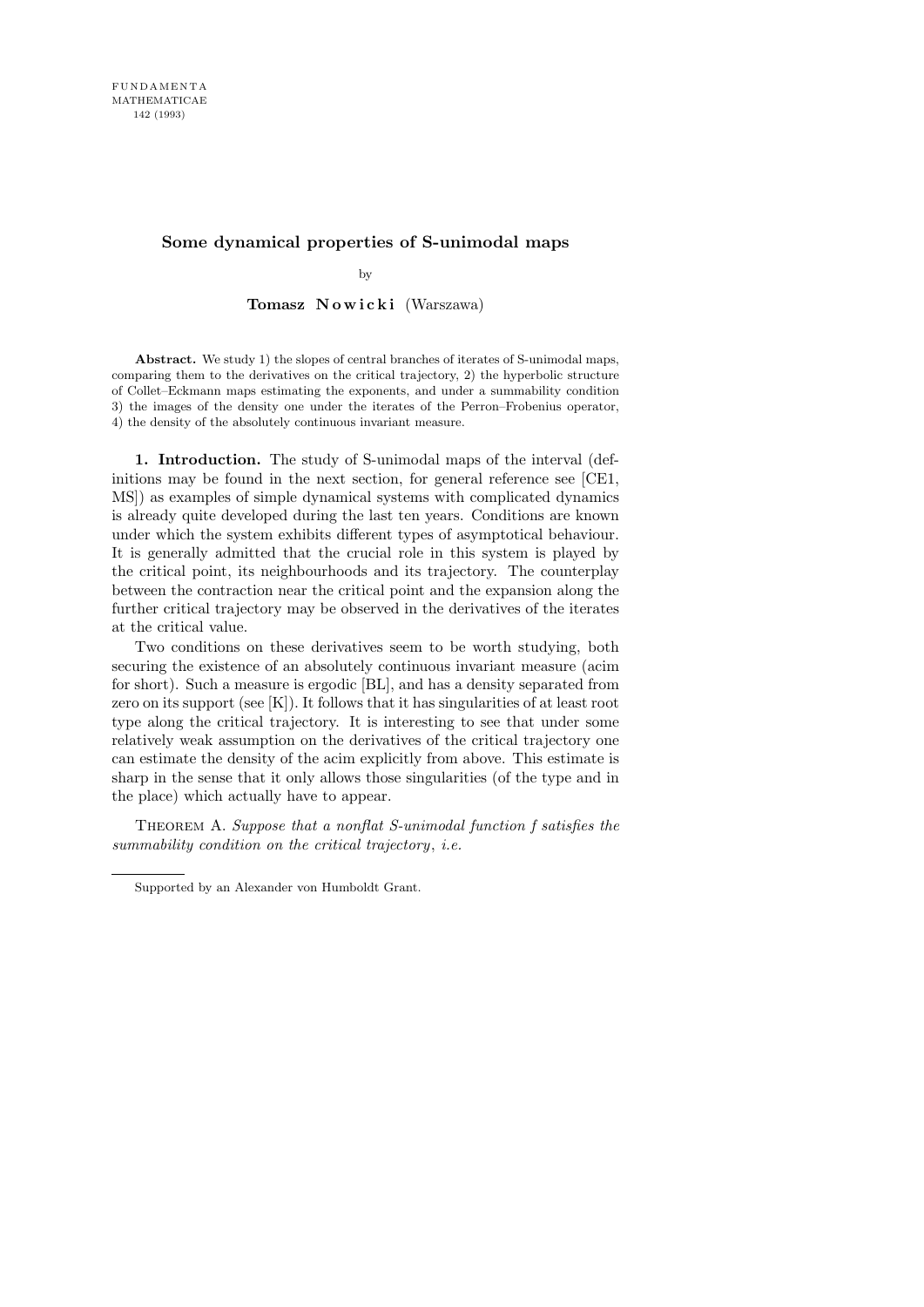$$
\sum_{r=0}^{\infty} Df^r (c_1)^{-1/l} < \infty.
$$

Then  $f$  has an acim  $\mu$  with density  $h$  such that

$$
h(x) < \text{const} \sum_{r=1}^{\infty} Df^{r-1}(c_1)^{-1/l} |x - c_r|^{-(1-1/l)}.
$$

(Here  $c_n = f^n(c)$ , where c—the unique critical point of f—is not flat, i.e.  $|f'(x)| = \mathcal{O}(1)|x - c|^{l-1}, l > 1$ , and  $Df^{n} = |(f^{n})'|$ .

This condition, the proof of the existence of  $\mu$  and the property that  $\mu(A) < \text{const} |A|^{-1/l}$  first appeared in [NS3]. Here we give an independent proof which yields the estimate of h (see Corollary 4.2 and the following remarks).

The existence of an ergodic acim $\mu$  implies [L] a hyperbolic structure on the interval in the following sense: for almost all points  $x$  of the interval the limit  $\lambda_x := \lim_{n \to \infty} Df^n(x)^{1/n}$  exists, equals  $\lambda_f$ , and  $\log \lambda_f > 0$  is the metric entropy of f with respect to  $\mu$ . On the other hand, by [K] the existence of some hyperbolic structure (i.e.  $\overline{\lambda}_x = \limsup Df^n(x)^{1/n} > 1$  on a set of positive Lebesgue measure) implies the existence of  $\mu$ . The problem is therefore to study the uniformity of this hyperbolic structure. Because of the existence of critical points for the iterates one can only consider this uniformity on some special sets [N1–N3, NS1].

THEOREM B. For a Collet–Eckmann map  $f$ , i.e. when

$$
\liminf Df^{n}(c_{1})^{1/n} = \lambda_{C} > 1,
$$

the uniform hyperbolic structure is bounded from below by  $\lambda_C^{1/\ell}$  $C^{\frac{1}{\ell}}$ . In particular,  $\lambda_f \geq \lambda_C^{1/\ell}$  $C^{1/\ell}$ .

For a more precise formulation of this result and the proof see Proposition 3.2. Such maps were introduced in [CE2] where it was shown that they have an acim. From this point of view some generalization was studied in [NS2], where the S-condition was skipped.

The main tools in the present paper are delicate estimates of the mean slope of some special (central) intervals of monotonicity of the iterates of f by the derivatives on the critical trajectory. This is described in Proposition 3.1. The estimates of the density follow from a careful study of the derivatives (Lemma 4.1) and the uniform (in iterates) summability of the inverses of the mean slopes on some crucial intervals of monotonicity of iterates of f.

## Remarks on Theorem A

 $R$  e m a r k 1.1. It is still an open question if the acim  $\mu$  of an S-unimodal map may have thicker singularities. If  $\mu(A) < \text{const} |A|^{1/l}$  for any measur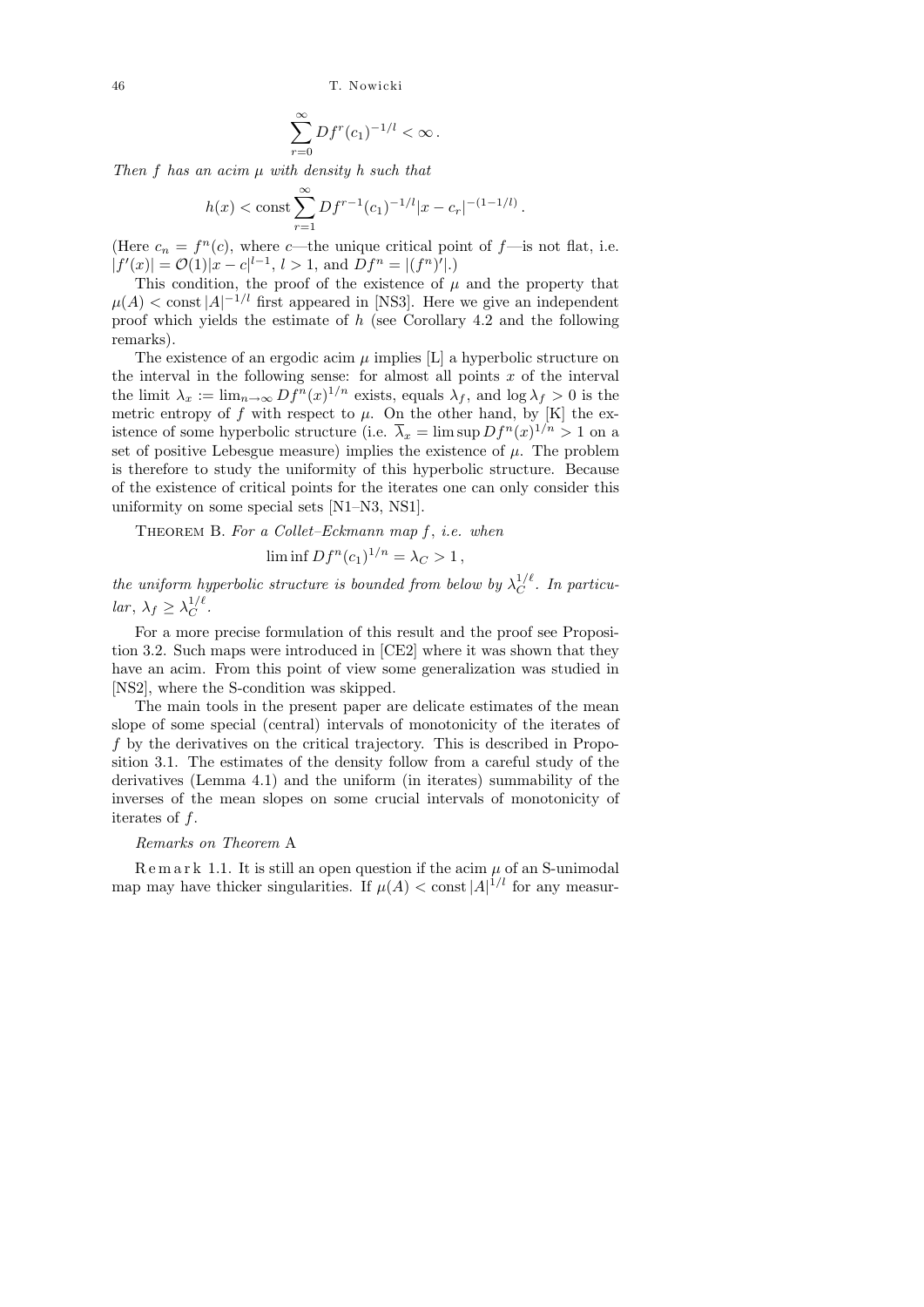able A then by carefully choosing small sets near the critical trajectory and using Keller's result that  $\mu(A) > \text{const} |A|$  one obtains  $\sum Df^n(c_1)^{-1/(l-1)}$  $< \infty$ .

R e m a r k 1.2. The same bounds for the density were found by Szewc [Sz] for Misiurewicz maps [M]. Recently similar bounds (with (1.9)<sup>−</sup><sup>r</sup> instead of  $Df^r(c_1)^{-1/l}$  were found by L.-S. Young [Y] for a subclass of Collet– Eckmann maps. For Collet–Eckmann maps it was proven in [KN] that the density is of the form

$$
\phi(x) \sum_{r=1}^{\infty} \lambda^{-r} |x - c_r|^{-(1-1/l)},
$$

where  $\phi$  is of bounded variation and  $\lambda$  is defined by the uniform hyperbolic structure of the map (compare Theorem B and Proposition 3.2).

2. Definitions. We shall deal with a nonflat S-unimodal function f of the interval [0, 1] into itself. The nonflatness means that there is a constant  $M > 0$  such that  $M < |f'(x)|/|x - c|^{l-1} < M^{-1}$  for any  $x \in [0,1]$  and the unique critical point  $c$  ( $l > 1$ ). The consequences of nonflatness are stated in Lemma 2.2. We assume that  $Sf < 0$  where  $Sf = f'''/f' - \frac{3}{2}$  $\frac{3}{2}(f''/f')^2$ . It follows that  $Sf^n < 0$  where  $f^n$  denotes the *n*th iterate of f; moreover (denoting by  $|I|$  the length of the interval  $I$ ), we have

LEMMA 2.1 (Consequences of  $Sf < 0$ ). Let  $g = f^n$  and assume that  $g'_{|(a,b)} \neq 0$  and  $(x,y) \subset (a,b)$ . Then

(1) (minimum principle) |g'| has no minimum in  $(a, b)$ ,

(2) (slope comparing)

$$
\frac{|g(x,y)|}{|(x,y)|} \ge \min\left\{ \frac{|g(a,x)|}{|(a,x)|}, \frac{|g(a,y)|}{|(a,y)|}, \frac{|g(y,b)|}{|(y,b)|} \right\},\,
$$

(3) (Koebe Lemma) for any  $\tau > 0$  there is a constant  $\mathcal{C}(\tau)$  (C independent of n and  $C \to 1$  as  $\tau \to \infty$ ) such that if  $|g(x, a)| > \tau |g(x, b)|$  then

$$
|g'(x)| > C(\tau)|g'(b)|,
$$

(4) (extending cross-ratio)

$$
\frac{|g(a,b)|}{|(a,b)|}\frac{|g(x,y)|}{|(x,y)|} > \frac{|g(a,x)|}{|(a,x)|}\frac{|g(y,b)|}{|(y,b)|},
$$

and in particular when  $x = y$ 

$$
|g'(x)| > \frac{|(a,b)|}{|g(a,b)|} \frac{|g(a,x)|}{|(a,x)|} \frac{|g(x,b)|}{|(x,b)|},
$$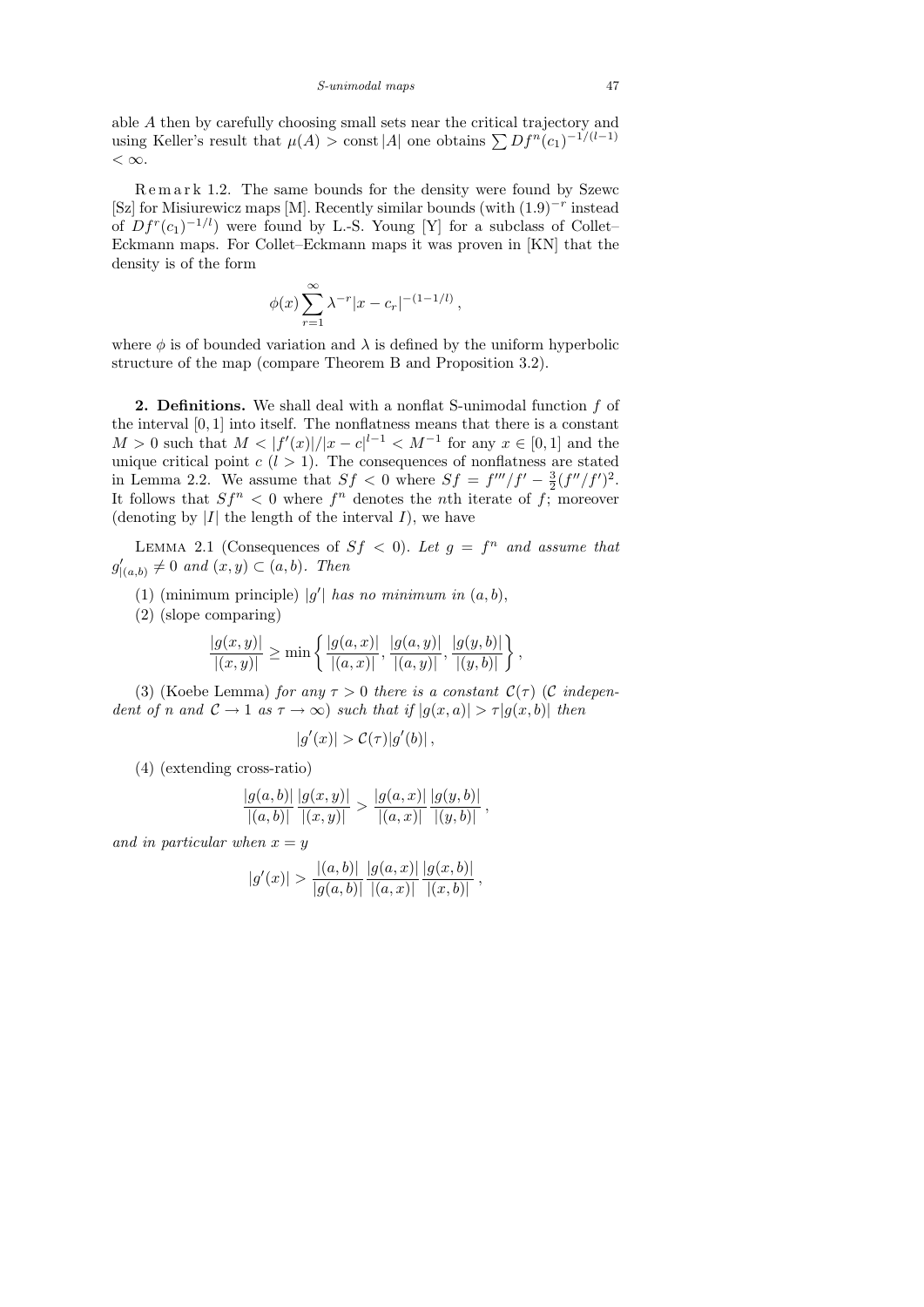(5) if  $a < x < y < b$ ,  $g'(a) \ge 0$  and  $g''(b) = 0$  then

$$
\frac{g''(y)}{g'(y)^{3/2}} < 2\frac{\sqrt{g'(y)}-\sqrt{g'(x)}}{g(y)-g(x)} < \frac{g''(x)}{g'(x)^{3/2}}
$$

.

 $\blacksquare$ 

Proof may be found in  $[CE1, MS]$ . The proof of  $(5)$  follows by two integrations of  $Sg < 0$ .

LEMMA 2.2 (Consequences of the nonflatness). Assume that f is nonflat. Then there exists a constant  $m > 0$  such that

- (1)  $m < |f(x, c)| / |(x, c)|^l < m^{-1}$ ,
- (2) for any y, x with  $y \in (x, c)$

$$
\frac{|f(x,c)|}{|(x,c)|} \ge m \frac{|f(x,y)|}{|(x,y)|},
$$

(3) there is a constant  $\kappa < 1$  such that if  $(c, y) \subset (c, x)$  and  $|(y, x)| <$  $\kappa |(c, y)|$  then  $|f(y, x)| < |f(c, y)|$  and

$$
\kappa \frac{|f(y,x)|}{|(y,x)|} < \frac{|f(y,c)|}{|(y,c)|} \, .
$$

Proof. (2) follows by comparing both sides with  $f'(x)$ . As to (3) it is enough to observe that by nonflatness we have  $|f(y, x)| < |f(c, y)| \text{const} \times$  $\kappa(1+\kappa)^{l-1}$  and by (1), (2)

$$
\kappa \frac{|f(y,x)|}{|(y,x)|} < \kappa \frac{(1+\kappa)^{\ell-1}}{m^3} \frac{|f(y,c)|}{|(y,c)|}.
$$

By  $\Delta_n = {\Delta_n^i}$  we denote the family of all maximal intervals of monotonicity of  $f^n$ , and  $\Delta_n(x) \in \Delta_n$  is the interval containing x. We are mostly interested in the intervals from  $\tilde{\Delta}_n = \Delta_{n+1} \setminus \Delta_n$ , and especially in  $\tilde{\Delta}_n(c)$ , which, when nonempty for some n, contains two intervals  $(\alpha, c)$  and  $(c, \hat{\alpha})$ , with  $\alpha \neq \hat{\alpha}$  and  $f(\alpha) = f(\hat{\alpha})$ . There is no essential dynamical difference between these intervals and we shall denote them also by  $\tilde{\Delta}_n(c)$ .

The images of the intervals from  $\tilde{\Lambda}_n$  under  $f^n$  always contain the critical point  $c$  as an endpoint—we say that they are at the  $c$ -level. In particular,  $f^n \widetilde{\Delta}_n(c) = (c_n, c).$ 

There is some relation between  $\Delta_n$  and  $\widetilde{\Delta}_k$ . Namely, for any  $I \in \Delta_n$ there is a  $k < n$  such that  $I \in \tilde{\Delta}_k$  and  $f^n I = f^{n-k} \Delta_{n-k}(c)$ . For any  $J \in \tilde{\Delta}_n$ one has  $a \, k < n$  such that  $f^k J = \tilde{A}_{n-k}(c)$ .

Let  $\widetilde{\Delta}_n(c) \subset \Delta_n(c) = \widetilde{\Delta}_k(c)$ . Then

$$
f^{k}(\widetilde{\Delta}_{k}(c) \setminus \widetilde{\Delta}_{n}(c)) = \widetilde{\Delta}_{n-k}(c) \subset \Delta_{n-k}(c),
$$
  

$$
f^{n}(\Delta_{n}(c) \setminus \widetilde{\Delta}_{n}(c)) = f^{n-k} \widetilde{\Delta}_{n-k}(c)
$$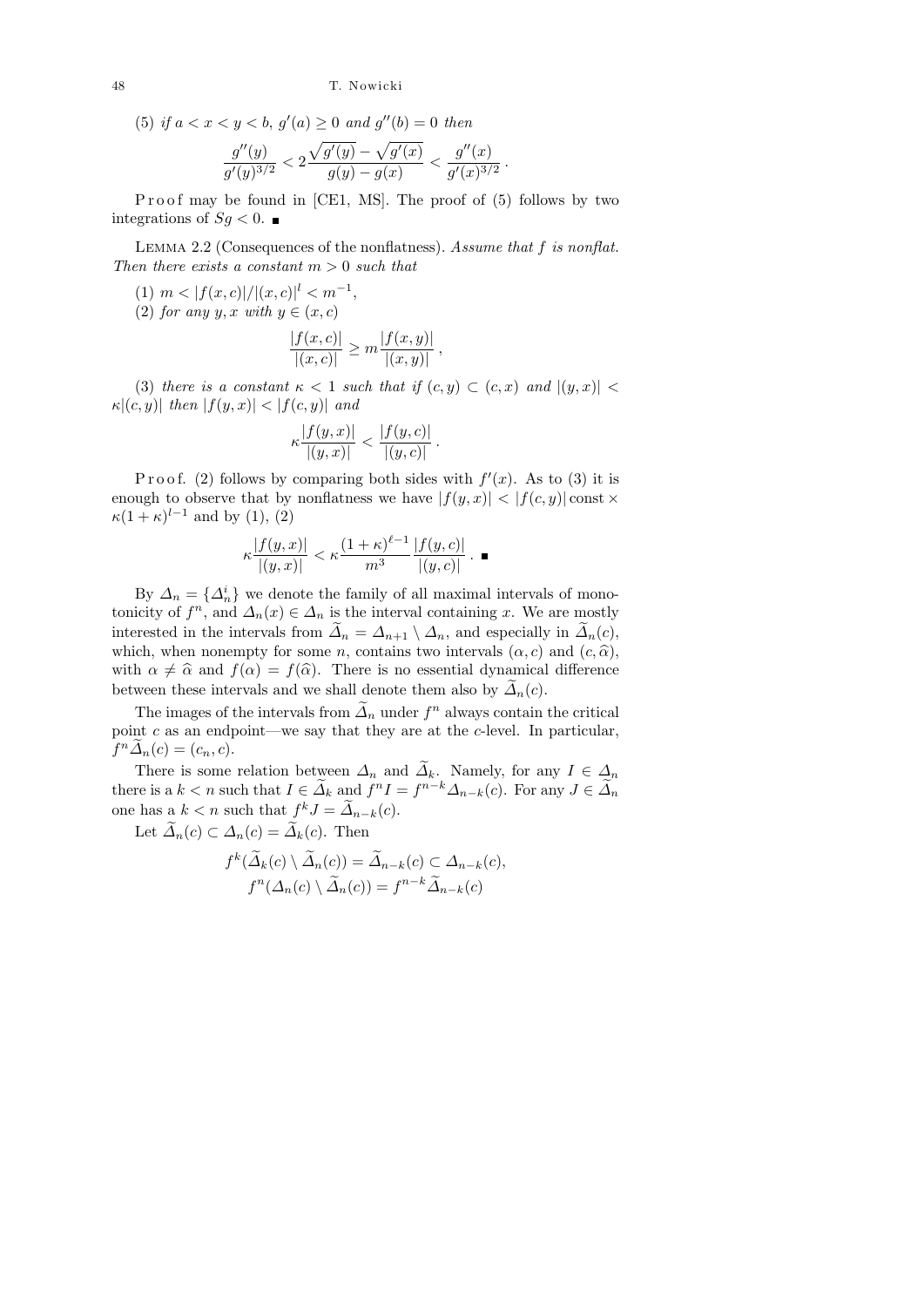and

$$
f^{n}\widetilde{\Delta}_{n}(c) \subset f^{n-k}(\Delta_{n-k}(c) \setminus \widetilde{\Delta}_{n-k}(c)).
$$

In [N2, N3] the (two) intervals  $\tilde{\Delta}_n(c)$  were called \*(n) and the intervals from  $\widetilde{\Delta}_n$  were called \*\*(n). We shall use the notation  $\sum^*$  to indicate summation over all n for which a  $\tilde{A}_n(c)$  exists, and  $\sum^{**}(n)$  for sums over all intervals  $\tilde{\Delta}_n^i$  from  $\tilde{\Delta}_n$  for a fixed *n*.

By  $Df^n$  we understand the absolute value  $|(f^n)'|$ , and by  $\mathcal O$  various constants independent of iteration and points. We denote  $f^k(x)$  by  $x_k$ , in particular  $c_1 = f(c)$  is the critical value of f.

3. Central slopes. In this section we estimate the central slopes, i.e.  $|f^n\tilde{\mathcal{A}}_n(c)|/|\tilde{\mathcal{A}}_n(c)|$ , with the aid of the derivatives at the critical value (Proposition 3.1). Together with Corollary 4.1 this gives an independent proof of the existence of an absolutely continuous invariant measure in case of summability on the critical trajectory, and estimates its density. Moreover, we obtain good estimates on different uniform hyperbolic structures in the case of Collet–Eckmann maps.

LEMMA 3.1. Let  $A = (c, y) = \widetilde{\Delta}_m(c) \in \Delta_{m+1} \setminus \Delta_m$ . If  $|f^m A|/|f A| >$  $\eta Df^{m-1}(c_1)>0$  then for some constant  $K_1$  due uniquely to the nonflatness of f

$$
|f^{m}A|/|A| > K_1(\eta Df^{m}(c_1))^{1/l}
$$

.

.

Proof follows from  $|fA|\langle \mathcal{O}|A|^l$  and

$$
|f^{m}A|^{l-1} = |c_{m} - c|^{l-1} > \mathcal{O}Df(c_{m}).
$$

LEMMA 3.2. Let  $(c, y) \subset (c, x) = \widetilde{\Delta}_k(c) = \Delta_m(c)$  and  $A = (c, y), B =$  $(y, x) \in \widetilde{\Delta}_m$  (then  $f^k B = \widetilde{\Delta}_{m-k}(c)$ ).

(1) Suppose that either  $|f^m A| < \tau |f^m B|$  for some  $\tau > 1$ , or  $|f^m A|/|A| < \tau$  $\kappa |f^m B|/|B|$  for  $\kappa$  from Lemma 2(3). Then there exist a constant K depending on  $\tau$  by the Koebe Lemma and a constant  $K_2$  depending only on nonflatness such that for any  $(c, z) \subset (c, y)$ 

$$
|f^m(z,y)|/|(z,y)| > \mathcal{K}(\tau)K_2Df^m(c_1)^{1/l}
$$

(2) If  $|f^m A| > \tau |f^m B|$  for some  $\tau > 1$  then for some constant  $K_3$ depending only on nonflatness

$$
|f^{m-k}(f^k B)|/|f^k B| > C(1)K_3Df^{m-k}(c_1)^{1/l} \quad and
$$
  

$$
m-k > \nu(1/\tau) \quad where \quad \nu(\varepsilon) = \min\{n : |c_n - c| < \varepsilon\}.
$$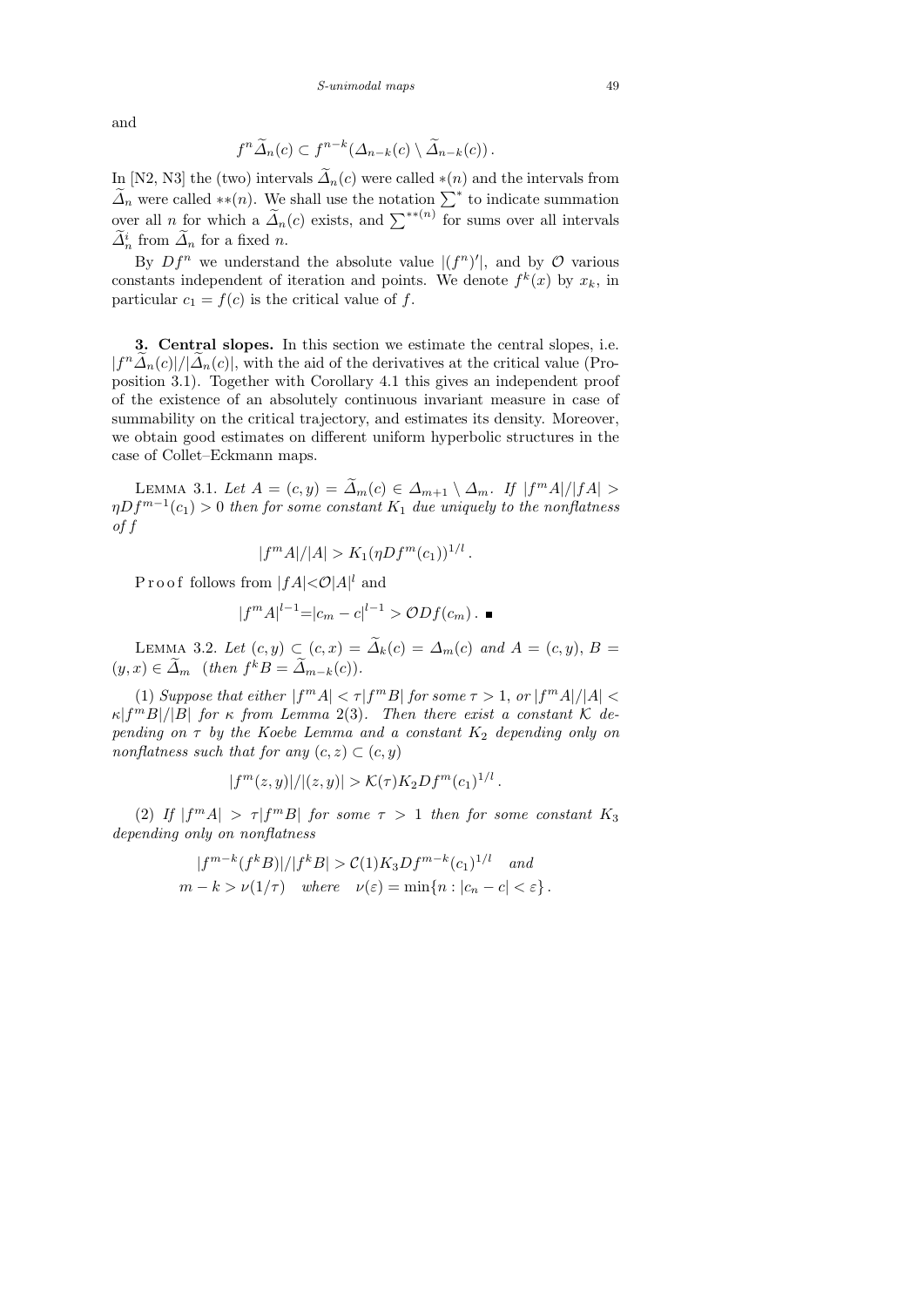Proof. (1) Suppose first that  $|f^m A| < \tau |f^m B|$ . We apply the Koebe Lemma (Lemma 2.1(3)) for  $f^{m-1}$  on  $fA$  and obtain

$$
\frac{|f^m(z,y)|}{|f(z,y)|} > C\left(\frac{1}{\tau}\right) \frac{|f^m(c,z)|}{|f(c,z)|} , \quad \frac{|f^m(c,y)|}{|f(c,y)|} > C\left(\frac{1}{\tau}\right) Df^{m-1}(c_1) ,
$$
  
and as  $(c,y) = A$   

$$
\frac{|f^m(z,y)|}{|f(z,y)|} > C\left(\frac{1}{\tau}\right) \frac{|f^m A|}{|f A|} , \quad \frac{|f^m A|}{|f A|} > C\left(\frac{1}{\tau}\right) Df^{m-1}(c_1) .
$$

If  $|f^m A| > \tau |f^m B|$  but  $|f^m A|/|A| < \kappa |f^m B|/|B|$  then in particular  $B < \kappa A$  and by Lemma 2.2(3)

$$
\frac{|f^m A|}{|fA|} = \frac{|f^m A|}{|A|}\frac{|A|}{|fA|} < \kappa \frac{|f^m B|}{|B|}\frac{|A|}{|fA|} = \frac{|f^m B|}{|fB|}\kappa \frac{|A|}{|fA|}\frac{|fB|}{|B|} < \frac{|f^m B|}{|fB|}.
$$

Therefore by Lemma 2.1(2)

$$
\frac{|f^m A|}{|fA|} > Df^{m-1}(c_1),
$$
  

$$
\frac{|f^m(z, y)|}{|f(z, y)|} > \min\left\{\frac{|f^m A|}{|fA|}, \frac{|f^m B|}{|fB|}\right\} = \frac{|f^m A|}{|fA|}
$$

.

In both cases of (1) we obtain by Lemma 3.1

$$
|f^m A|/|A| > C(1/\tau) K D f^m(c_1).
$$

By nonflatness we have  $|f(y, z)|/|(y, z)| > \mathcal{O}|fA|/|A|$ , hence

$$
\frac{|f^m(z,y)|}{|(z,y)|} = \frac{|f^m(z,y)|}{|f(z,y)|} \frac{|f(z,y)|}{|(z,y)|} > C\left(\frac{1}{\tau}\right) \frac{|f^m A|}{|f A|} \mathcal{O}\frac{|f A|}{|A|} = C\left(\frac{1}{\tau}\right) \mathcal{O}\frac{|f^m A|}{|A|}.
$$
\nThis proves (1) with  $K(\tau) = C(1/\tau)^2$ .

This proves (1) with  $\mathcal{K}(\tau) = \mathcal{C}(1/\tau)^2$ .

In order to prove (2) we see that  $|f^{m-k}\tilde{A}_{m-k}(c)| = |f^mB| < 1/\tau$ , which implies the estimate on  $m - k$ . The other estimate follows again from the Koebe Lemma and Lemma 3.1.

PROPOSITION 3.1. Let  $\tau > 1$ . There are constants M (depending only on nonflatness) and  $\mathcal{K} = \mathcal{K}(\tau)$  such that for any n and any  $(z, y) \subset (c, y) =$  $\tilde{\Delta}_n(c)$  there is a sequence of nonnegative integers  $(r_i)_{i\geq0}$  such that

$$
\frac{|f^n(z,y)|}{|(z,y)|} > \mathcal{K}(\tau)Df^{r_0}(c_1)^{1/l} \prod_{j\geq 1} \mathcal{M}Df^{r_j}(c_1)^{1/l},
$$

 $\sum_{j\geq 0} r_j = n$  and  $r_j > \nu(1/\tau)$  for  $j \geq 1$  ( $\nu$  was defined in Lemma 3.2(2)).

P r o o f. Let  $\kappa$  be as in Lemma 2.2(3). Let  $(c, y) \subset (c, x) = \widetilde{\Delta}_k(c) \in \Delta_n$ . If either

$$
\tau |f^n(y,x)| > |f^n(c,y)| \quad \text{or} \quad \kappa \frac{|f^n(y,x)|}{|(y,x)|} > \frac{|f^n(c,y)|}{|(c,y)|}
$$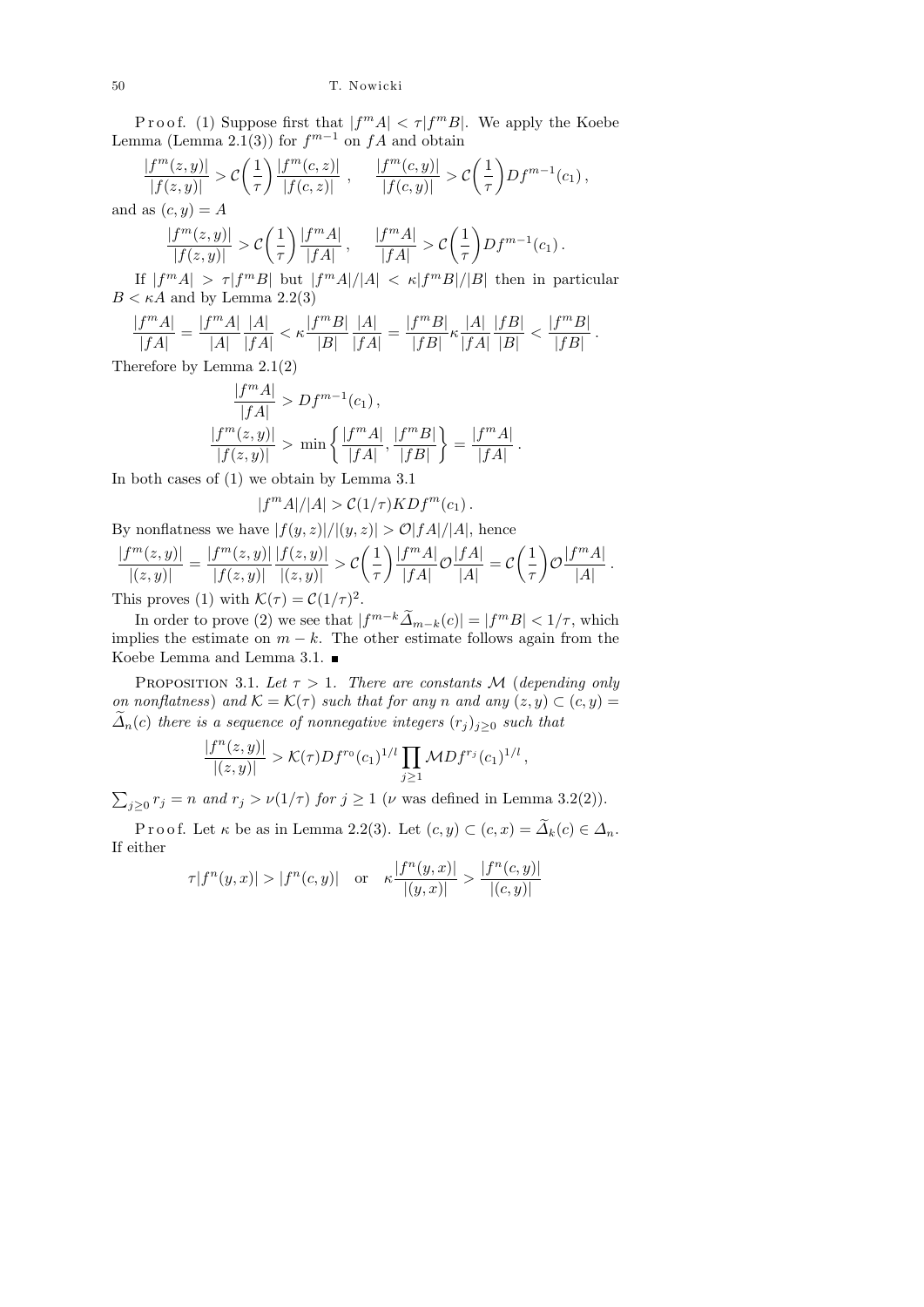then the proposition follows from Lemma 3.2(1) with  $r_0 = n$  and  $r_j = 0$  for  $j \geq 1$ . In particular, this proves the proposition for any  $n < \nu(1/\tau)$ .

Set  $\mathcal{O} = \mathcal{C}(1)K_3$  from Lemma 3.2(2) and  $\mathcal{M} = \kappa \mathcal{O}$ . We may assume that the proposition is true for any  $k < n$  and we prove it by induction for  $n$  when

$$
\tau |f^n(y, x)| < |f^n(c, y)| \quad \text{and} \quad \kappa \frac{|f^n(y, x)|}{|(y, x)|} < \frac{|f^n(c, y)|}{|(c, y)|}.
$$

By Lemma  $2.1(2)$  we have

$$
\frac{|f^n(z,y)|}{|(z,y)|} > \min\left\{\frac{|f^n(c,y)|}{|(c,y)|},\frac{|f^n(y,x)|}{|(y,x)|}\right\} > \kappa \frac{|f^n(y,x)|}{|(y,x)|}.
$$

On the other hand, we have

$$
\frac{|f^n(y,x)|}{|(y,x)|} = \frac{|f^{n-k}(f^k(y,x))|}{|f^k(y,x)|} \frac{|f^k(y,x)|}{|(y,x)|} = \frac{|f^{n-k}\widetilde{\Delta}_{n-k}(c)|}{|\widetilde{\Delta}_{n-k}(c)|} \frac{|f^k(y,x)|}{|(y,x)|}.
$$

As

$$
\tau |f^{n-k}\widetilde{\Delta}_{n-k}(c)| = \tau |f^n(y,x)| < |f^n(c,y)|
$$
  
= 
$$
|f^n\widetilde{\Delta}_n(c)| < |f^{n-k}(\Delta_{n-k}(c) \setminus \widetilde{\Delta}_{n-k}(c))| < 1
$$

we may apply Lemma  $3.2(2)$  and estimate the first quotient by  $ODf^{n-k}(c_1)^{1/l}$ , and additionally obtain  $n-k > \nu(1/\tau)$ .

Using the inductive hypothesis we estimate the second quotient by

$$
\mathcal{K}(\tau)Df^{r_0}(c_1)^{1/l}\prod_{j\geq 1}\mathcal{M}Df^{r_j}(c_1)^{1/l}
$$

 $(\text{with } \sum_{j\geq 1} r_j = k - r_0 \text{ and } r_j > \nu(1/\tau)) \text{ as } (y, x) \subset (c, x) = \Delta_k(c).$ Therefore

$$
|f^{n}(z, y)|/|(z, y)| > \kappa |f^{n}(y, x)|/|(y, x)|
$$
  
>  $\kappa \mathcal{O}Df^{n-k}(c_1)^{1/l} \mathcal{K}(\tau)Df^{r_0}(c_1)^{1/l} \prod_{j \ge 1} \mathcal{M}Df^{r_j}(c_1)^{1/l}$   
=  $\mathcal{K}(\tau)Df^{r_0}(c_1)^{1/l} \mathcal{M}Df^{n-k}(c_1)^{1/l} \prod_{j \ge 1} \mathcal{M}Df^{r_j}(c_1)^{1/l},$ 

which completes the proof as  $n - k > \nu(1/\tau)$ .

COROLLARY 3.1. If  $f$  satisfies the summability condition on the critical trajectory then it does so on the central slopes. In other words,

$$
\sum Df^{n}(c_1)^{-1/l} < \infty \quad implies \quad \sum_{n=1}^{\infty} \left( \frac{|f^{n}\widetilde{\Delta}_n(c)|}{|\widetilde{\Delta}_n(c)|} \right)^{-1} < \infty.
$$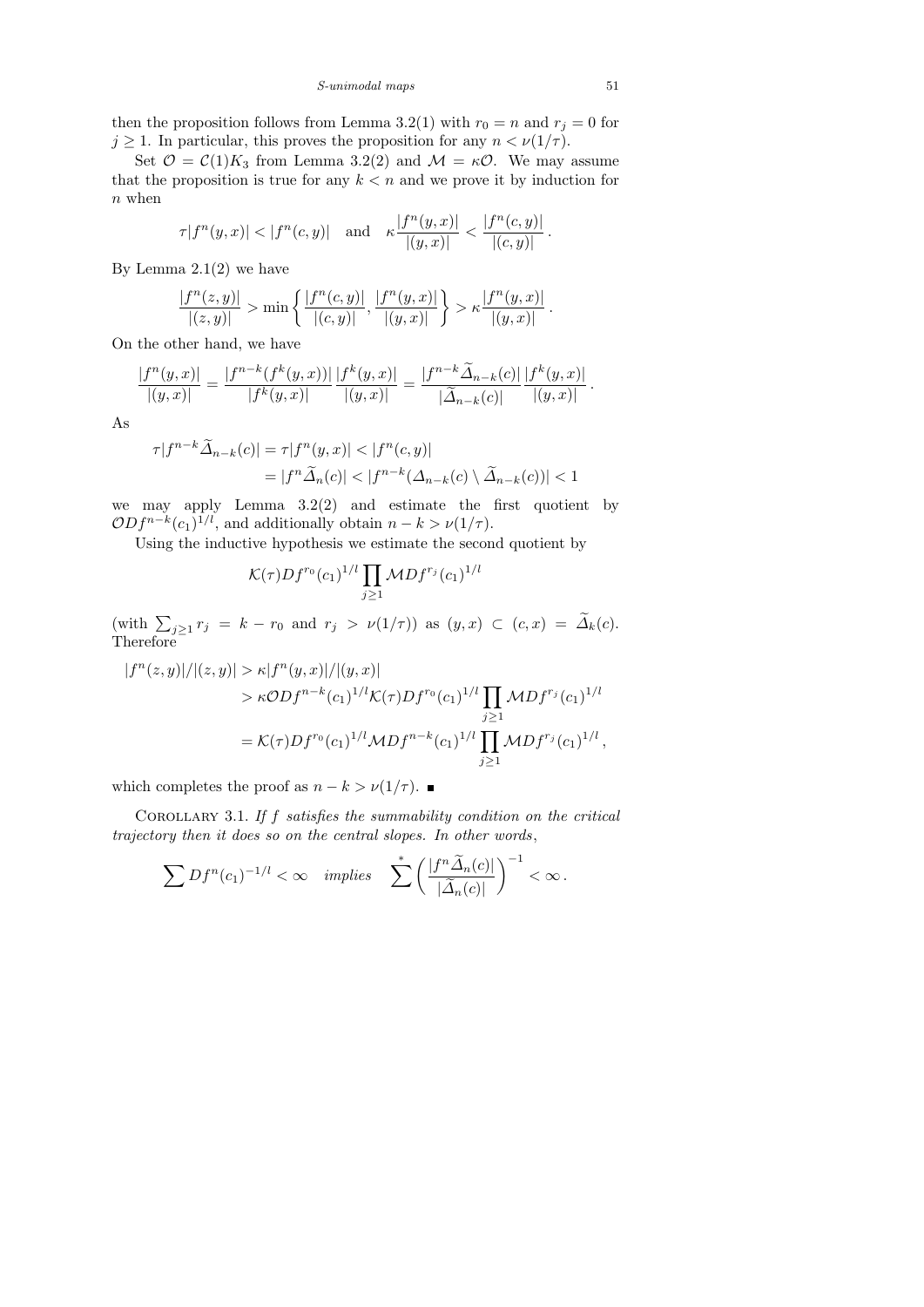P r o o f. By Proposition 3.1 we can choose  $\tau$  so large that

$$
d_r := (\mathcal{M} Df^r(c_1)^{1/l})^{-1} < 1
$$

for  $r > \nu(1/\tau)$ . The conclusion follows from Lemma 3.3.

LEMMA 3.3. Let  $(D_n)$  and  $(d_i)$  be two sequences of positive numbers, with  $d_i < 1$  for all i and  $\sum d_i < \infty$ . Assume that for any n there is a sequence  $(r_j)$  of nonnegative integers with  $\sum_{j\geq 0} r_j = n$  such that

$$
D_n < \prod_j d_{r_j} \, .
$$

Then

$$
\sum D_n < \infty \, .
$$

Proof. Take N such that  $\sum_{i>N} d_i < 1$ . Then

$$
\sum D_n \le \sum_{j_1=1}^{\infty} d_1^{j_1} \sum_{j_2=1}^{\infty} d_2^{j_2} \dots \sum_{j_N=1}^{\infty} d_N^{j_N} \sum_{k=0}^{\infty} \left( \sum_{n>N} d_n \right)^k < \infty.
$$

PROPOSITION 3.2. If  $f$  satisfies the Collet–Eckmann condition, i.e.  $\liminf Df^{n}(c_{1})^{1/n} = \lambda_{C} > 1, \text{ then } \text{const } \lambda_{C}^{n/l}$  $\overline{C}^{n/1}$  is an asymptotical estimate for

1) the central slopes:  $|f^n\tilde{\Delta}_n(c)|/|\tilde{\Delta}_n(c)|,$ 

2) the central periodic orbits: 
$$
Df^{n}(p)
$$
 with  $f^{n}(p) = p \in \Delta_{n}(c)$ ,

- 3) the slopes on the c-level:  $|f^n \widetilde{\Delta}_n^i|/|\widetilde{\Delta}_n^i|,$
- 4) the intervals of monotonicity on the c-level:  $|\Delta_n^i|^{-1}$ ,  $\Delta_n^i \in \Delta_n \backslash \Delta_{n+1}$ ,
- 5) any intervals of monotonicity:  $|\Delta_n^i|^{-1}$ ,

6) the derivatives at the preimages of the critical point:  $Df^{n}(z)$  with  $f^{n}(z) = c,$ 

7) the derivatives at any periodic point:  $Df^{n}(p)$  with  $f^{n}(p) = p$ .

The estimate is asymptotical in the following sense. For any  $\lambda < \lambda_C^{1/l} =$ :  $\lambda_0$  there is a constant  $K(\lambda)$  such that any of the above quantities may be estimated from below by  $K\lambda^n$ . In the proof we use Proposition 3.1 for the central slopes and the relations between different hyperbolic structures established in [N1–N3].

P r o o f. Let  $\lambda_i$ ,  $i = 1, \ldots, 7$ , be the estimate of the corresponding term in the list, for example

$$
\lambda_6 = \liminf_{z_n = c} \min_{n=1} Df^n(z)^{1/n}
$$

.

For any  $\lambda < \lambda_0$  choose  $\tau$  so that  $\mathcal{M}Df^r(c_1)^{1/l} > \lambda^r$  for  $r > \nu(1/\tau)$ . This proves  $\lambda_1 \geq \lambda$  and hence also  $\lambda_1 \geq \lambda_0$ . As  $|f^n \tilde{\Delta}(c)|/|\tilde{\Delta}_n(c)| \to \infty$  one can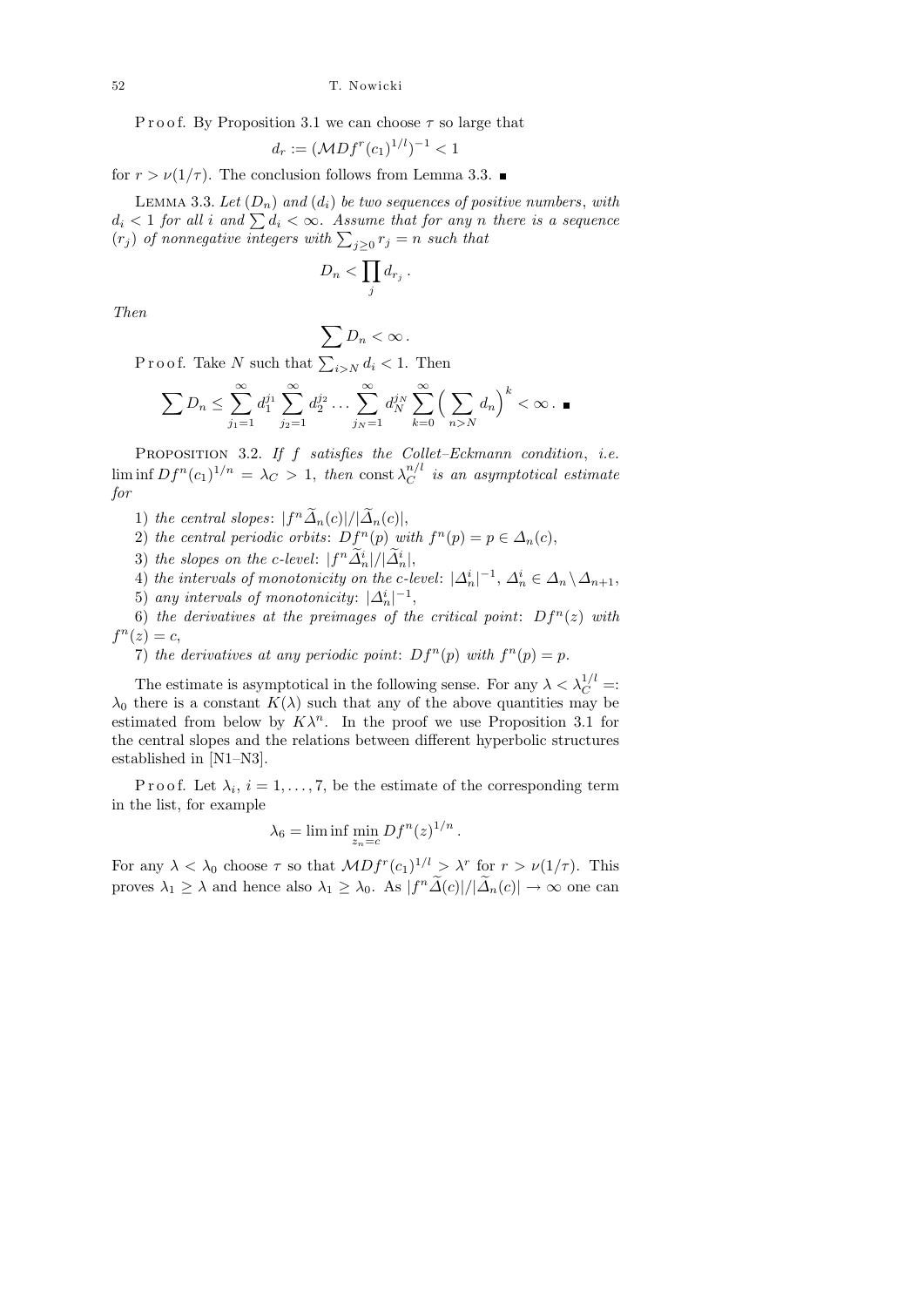estimate  $\lambda_2$  with the Koebe Lemma by

$$
Df^{n}(p) > C(1)|f^{n}(p, y)|/|(p, y)| > \text{const } \lambda^{n},
$$

which gives  $\lambda_2 \geq \lambda_0$ . One can also estimate similarly to the proof of the Proposition 3.1 that  $\lambda_2 \geq \lambda_1$ . For  $\lambda_3 \geq \lambda_1$  one uses the method described in [N2, N3] with  $*(n)$  and  $**(n)$  intervals. In case of [N3] (f nonsymmetric) one has to revise carefully the proof and use the methods from the present paper. As the central intervals are part of the intervals on the c-level we obtain  $\lambda_3 = \lambda_1$ . Next,  $\lambda_4 \geq \lambda_3$  is obvious as the intervals on the c-level are each a union of two intervals from  $\Delta_n$ . Any interval of monotonicity  $\Delta_n^i$  is an interval on the c-level for some  $N \geq n$ ; this proves  $\lambda_5 = \lambda_4.$ 

The derivatives at the preimages of the critical points can be estimated by the slopes on the intervals from  $\Delta_n$ , which proves  $\lambda_6 \geq \lambda_3$ . By [N1],  $\lambda_6 = \lambda_7$ , and  $\lambda_7 \geq \lambda_5$  (it is not explicitly stated but one can deduce it from the methods used there). Obviously  $\lambda_2 \geq \lambda_7$ . We have therefore

$$
\lambda_0 \leq \lambda_1 \leq \lambda_3 \leq \lambda_4 = \lambda_5 \leq \lambda_7 = \lambda_6 \leq \lambda_2.
$$

The details are omitted.  $\blacksquare$ 

Remark 3.1. The estimate by  $\lambda_C^{1/l}$  $C^{1/\ell}$  is sometimes the best available. For  $f(x) = 4x(1-x)$  we have  $\lambda_C = f'(0) = 4$  and  $Df^{n}(p)^{1/n} = 2 = 4^{1/\ell}$  (by diffeomorphic conjugation to a tent map with slope 2). The same (with some constant) holds for  $|\Delta_n^i|^{-1}$  and therefore for any slope starting at the c-level.

Remark 3.2. The number  $\lambda_x$  as defined in the Introduction is not smaller than  $\lambda_7$ . This also gives the estimate of the metric entropy of  $\mu$ .

4. The derivatives. In this section we estimate the derivative at an arbitrary point by some derivative on the critical trajectory, the distance of the image of the point to the closest critical value on its branch of monotonicity and some slope. The idea is to use this in the estimation of the Perron–Frobenius operator which is essentially the sum of the inverses of the derivatives. What one needs is the summability of the inverses of the corresponding slopes.

LEMMA 4.1. Let  $(\alpha, \beta) \in \Delta_n$ ,  $f^k(\alpha) = c$ ,  $y \in (\alpha, \beta)$ , and  $|f^n(\alpha, y)| \leq$  $|f^{n}(y, \beta)|$ . Then for some constant independent of y,  $(\alpha, \beta)$  and n we have

$$
Df^{n}(y) \ge \text{const } Df^{n-k-1}(c_1)^{1/l} |y_n - c_{n-k}|^{1-1/l} \frac{|y_k - \alpha_k|}{|y - \alpha|}
$$

.

P r o o f. By the chain rule we have

$$
Df^{n}(y) = Df^{k}(y) Df(y_{k}) Df^{n-k-1}(y_{k+1}).
$$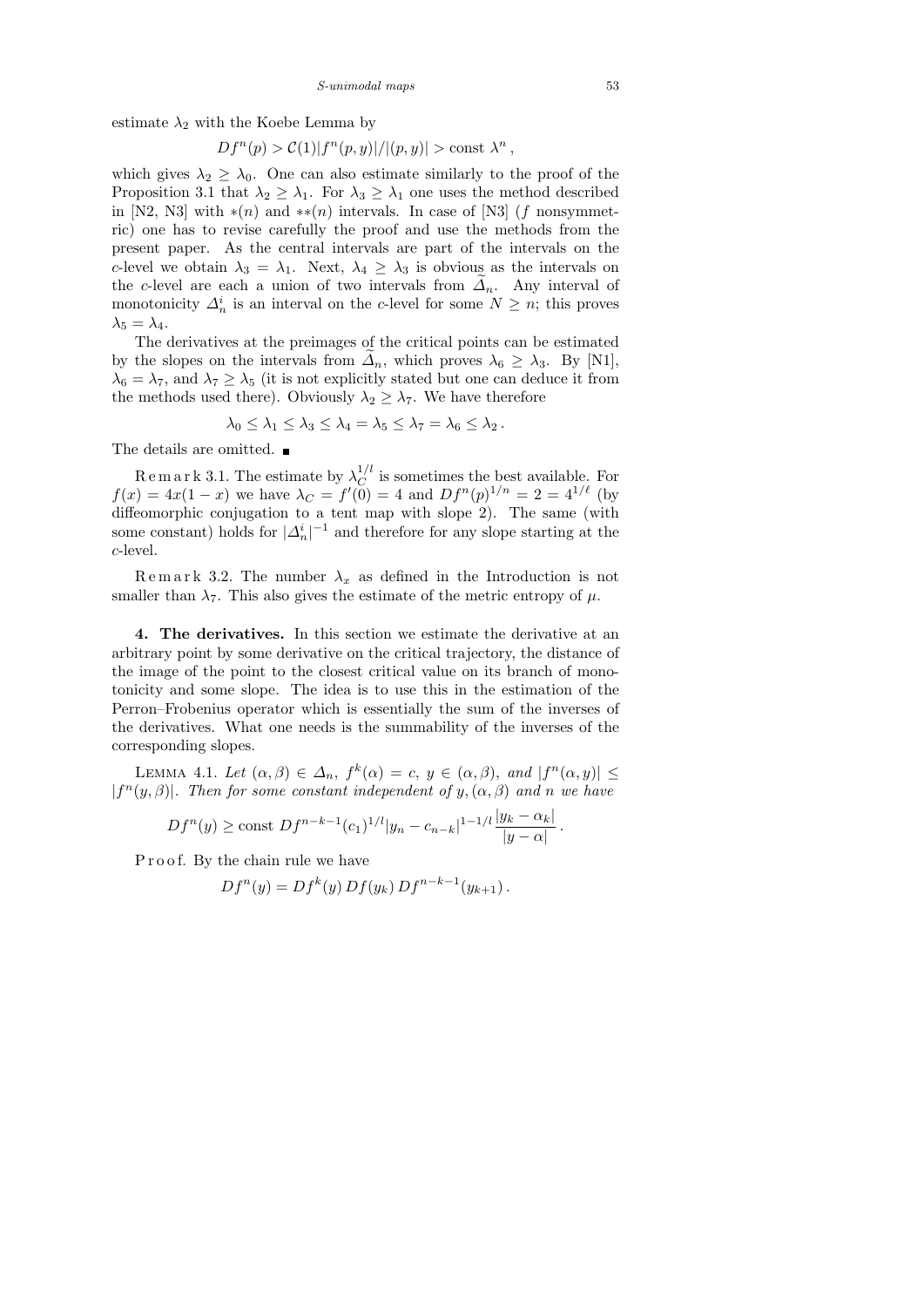Obviously

$$
Df(y_k) = \frac{|Df(y_k)|}{|f(y_k) - c_1|^{1-1/l}} |y_{k+1} - c_1| \left(\frac{|y_n - c_{n-k}|}{|y_{k+1} - c_1|}\right)^{1/l} |y_n - c_{n-k}|^{-1/l}
$$
  
>  $\mathcal{OC}(1)Df^{n-k-1}(c_1)^{1/l} |y_{k+1} - c_1| \frac{1}{|y_n - c_{n-k}|^{1/l}},$ 

by nonflatness and the Koebe Lemma for  $f^{n-k-1}$  on  $(y_{k+1}, c_1)$ .

By Lemma  $2.1(4)$  we have

$$
Df^{k}(y) > \frac{|y_{k} - \alpha_{k}||\beta_{k} - y_{k}|}{|\beta_{k} - \alpha_{k}|} \frac{|\beta - \alpha|}{|y - \alpha||\beta - y|}
$$
  
= 
$$
\frac{|y_{k} - \alpha_{k}|}{|y - \alpha|} \frac{|\beta_{k} - y_{k}|}{|\beta_{k} - \alpha_{k}|} \frac{|\beta - \alpha|}{|\beta - y|} > \frac{|y_{k} - \alpha_{k}|}{|y - \alpha|} \frac{|(\beta_{k}, y_{k})|}{|(\beta_{k}, c)|}
$$

.

Similarly, using the assumption  $|\beta_n - y_n| > |y_n - \alpha_n|$  we have

$$
Df^{n-k-1}(y_{k+1}) > \frac{|y_n - \alpha_n||\beta_n - y_n|}{|\beta_n - \alpha_n|} \frac{|\beta_{k+1} - \alpha_{k+1}|}{|y_{k+1} - \alpha_{k+1}||\beta_{k+1} - y_{k+1}|}
$$
  
=  $|y_n - c_{n-k}| \frac{|\beta_n - y_n|}{|\beta_n - \alpha_n|} \frac{1}{|y_{k+1} - c_1|} \frac{|f(\beta_k, c)|}{|f(\beta_k, y_k)|}$   
>  $\frac{1}{2}|y_n - c_{n-k}| \frac{1}{|y_{k+1} - c_1|} \frac{|f(\beta_k, c)|}{|f(\beta_k, y_k)|}.$ 

Therefore we use Lemma 2.2(2) on  $(\beta_k, y_k) \subset (\beta_k, c)$  and get

$$
Df^{n}(y) > \text{const } |y_{n} - c_{n-k}|^{1-1/l} Df^{n-k-1}(c_{1})^{1/l} \frac{|y_{k} - \alpha_{k}|}{|y - \alpha|}
$$
.

R e m a r k 4.1. In this lemma we split any interval  $(\alpha, \beta) \in \Delta_n$  into two subintervals. The image under  $f^n$  of the splitting point  $\gamma$  is exactly in the middle of the image of  $f^n(\alpha, \beta)$ . We estimate the derivative  $Df^n(y)$  using  $\alpha$  or  $\beta$  depending on whether  $y \in (\alpha, \gamma)$  or  $y \in (\gamma, \beta)$ .

This method is not dynamic because if  $(\alpha, \beta) \in \Delta_n \cap \Delta_{n+1}$  (i.e. both  $f^n$  and  $f^{n+1}$  are monotone on  $(\alpha, \beta)$  the points  $\gamma$  corresponding to  $f^n$ and  $f^{n+1}$  will usually be different. A dynamic method of splitting  $(\alpha, \beta)$ was used in [KN]. Let  $m > n$  be minimal such that  $(\alpha, \beta) \notin \Delta_m$ ; then  $(\alpha, \beta) = (\alpha, \gamma) \cup (\gamma, \beta)$  and both subintervals are in  $\Delta_m$ . This  $\gamma$  defines a splitting as long as  $(\alpha, \beta)$  is a maximal interval of monotonicity.

PROPOSITION 4.1. If

$$
\sum_{m}^{*} (|f^{m}\widetilde{\Delta}_{m}(c)|/|\widetilde{\Delta}_{m}(c)|)^{-1} < \infty
$$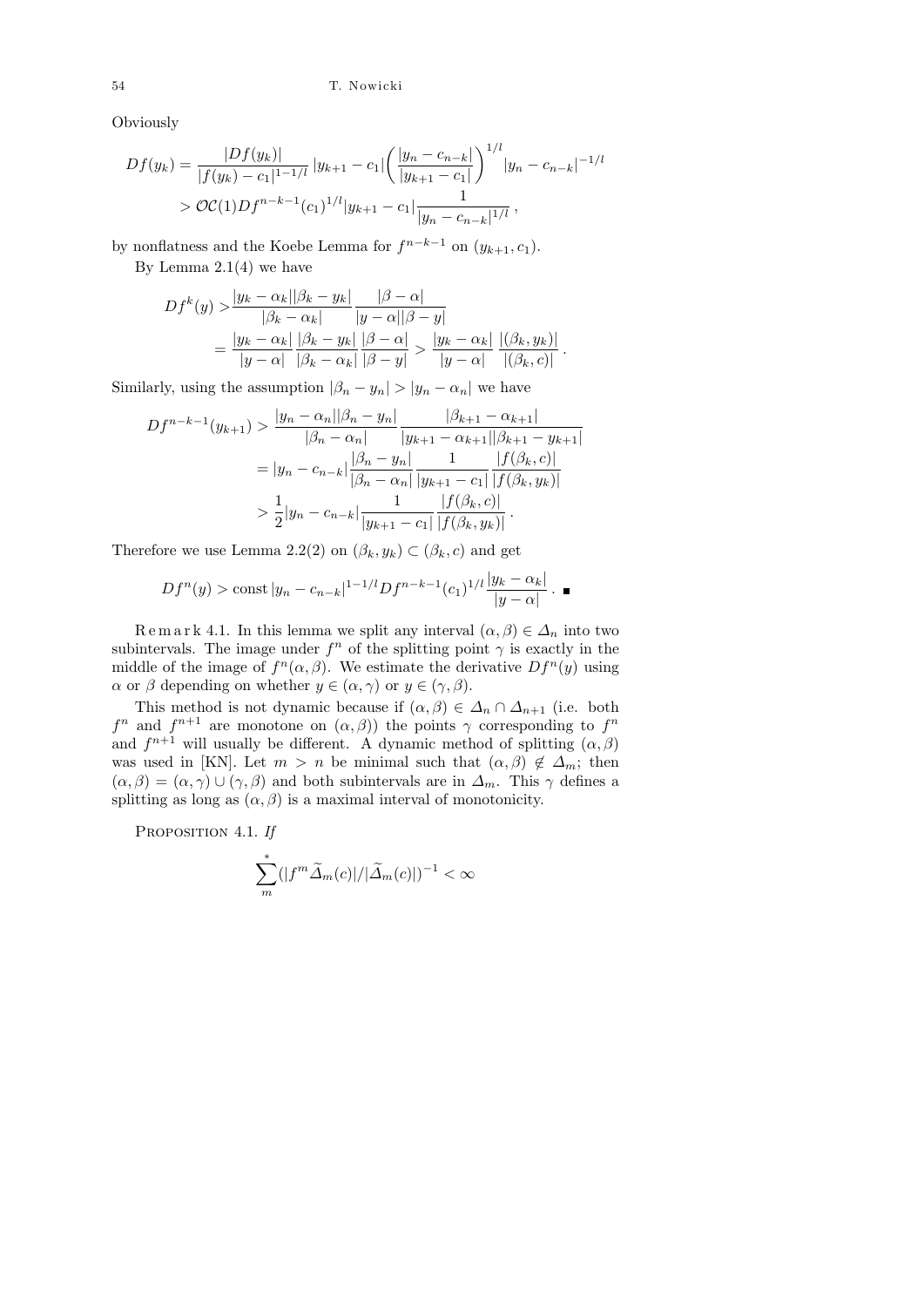then there exists a constant  $K$  such that for any  $n$ 

$$
\sum_{\widetilde{\Delta}_n^i \in \widetilde{\Delta}_n}^{(n)} (|f^n \widetilde{\Delta}_n^i| / |\widetilde{\Delta}_n^i|)^{-1} \leq K.
$$

Proof. Let N be such that

$$
\sum_{m>N}^* (|f^m \widetilde{\Delta}_m(c)|/|\widetilde{\Delta}_m(c)|)^{-1} \le 1/4
$$

and  $\delta$  such that if  $|f^m \tilde{\Delta}_m(c)| < \delta$  then  $m > N$ . Set  $K = 2/\delta$ . We prove the lemma by induction. Split the sum (∗∗) into two parts depending on the length of  $f^n\widetilde{\Delta}_n$ :

$$
\sum_{\widetilde{\Delta}_n^i \in \widetilde{\Delta}_n}^{**(n)} \left(\frac{|f^n \widetilde{\Delta}_n^i|}{|\widetilde{\Delta}_n^i|}\right)^{-1} = \sum_{|f^n \widetilde{\Delta}_n^i| \ge \delta}^{**(n)} \left(\frac{|f^n \widetilde{\Delta}_n^i|}{|\widetilde{\Delta}_n^i|}\right)^{-1} + \sum_{|f^n \widetilde{\Delta}_n^i| < \delta}^{**(n)} \left(\frac{|f^n \widetilde{\Delta}_n^i|}{|\widetilde{\Delta}_n^i|}\right)^{-1}.
$$

If the length is greater than  $\delta$  then the corresponding part of the sum is smaller than  $\sum \tilde{\Delta}_n^i/\delta < 1/\delta$ . This proves the lemma for initial n's.

Observe that for any  $\Delta_n^i \in \Delta_n$  there exists a  $k < n$  such that  $f^k \Delta_n^i =$  $\tilde{\Delta}_{n-k}(c)$ . If we estimate the second part of the sum then

$$
|f^{n-k}\widetilde{\Delta}_{n-k}(c)| = |f^n\widetilde{\Delta}_n^i| < \delta
$$

and hence  $n-k > N$ . Moreover, the slope  $|f^k \tilde{A}_n^i|/|\tilde{A}_n^i|$  may be estimated by the slope  $|f^k \widetilde{\Delta}_k^j|/|\widetilde{\Delta}_k^j|$  of one of the two intervals from  $\widetilde{\Delta}_k$  (Lemma 2.1(2)) which have a common endpoint with  $\tilde{\Delta}_n^i$ . Obviously any such interval  $\tilde{\Delta}_k^j$ may be used at most twice.

The other part of the sum can hence be estimated by

$$
\sum_{|f^n \tilde{\Delta}_n^i| < \delta}^{**(n)} \left( \frac{|f^n \tilde{\Delta}_n^i|}{|\tilde{\Delta}_n^i|} \right)^{-1} = \sum_{|f^n \tilde{\Delta}_n^i| < \delta}^{**(n)} \left( \frac{|f^{n-k} f^k \tilde{\Delta}_n^i|}{|f^k \tilde{\Delta}_n^i|} \frac{|f^k \tilde{\Delta}_n^i|}{|\tilde{\Delta}_n^i|} \right)^{-1} \times \sum_{n-k>N}^{**(k)} 2 \sum_{\tilde{\Delta}_k^i \in \tilde{\Delta}_k}^{**(k)} \left( \frac{|f^{n-k} \tilde{\Delta}_{n-k}(c)|}{|\tilde{\Delta}_{n-k}(c)|} \frac{|f^k \tilde{\Delta}_k^j|}{|\tilde{\Delta}_k^j|} \right)^{-1} \times \sum_{n-k>N}^{**(k)} \left( \frac{|f^{n-k} \tilde{\Delta}_{n-k}(c)|}{|\tilde{\Delta}_{n-k}(c)|} \right)^{-1} \sum_{\tilde{\Delta}_k^j \in \tilde{\Delta}_k}^{**(k)} \left( \frac{|f^k \tilde{\Delta}_k^j|}{|\tilde{\Delta}_k^j|} \right)^{-1} \times 2 \cdot \frac{1}{4} \sum_{\tilde{\Delta}_k^i \in \tilde{\Delta}_k}^{**(k)} \left( \frac{|f^k \tilde{\Delta}_k^j|}{|\tilde{\Delta}_k^i|} \right)^{-1} \times \sum_{\tilde{\Delta}_k^j \in \tilde{\Delta}_k}^{**(k)} \left( \frac{|f^k \tilde{\Delta}_k^j|}{|\tilde{\Delta}_k^j|} \right)^{-1} \times \sum_{\tilde{\Delta}_k^j \in \tilde{\Delta}_k}^{**(k)} \left( \frac{|f^k \tilde{\Delta}_k^j|}{|\tilde{\Delta}_k^j|} \right)^{-1} \times 2 \cdot \frac{1}{4} \sum_{\tilde{\Delta}_k^j \in \tilde{\Delta}_k}^{**(k)} \left( \frac{|f^k \tilde{\Delta}_k^j|}{|\tilde{\Delta}_k^j|} \right)^{-1} \times 2 \cdot \frac{1}{4} \sum_{\tilde{\Delta}_k^j \in \tilde{\Delta}_k}^{**(k)} \left( \frac{|f^k \tilde{\Delta}_k^j|}{|\tilde{\Delta}_k^j|} \right)^{-1} \times 2 \cdot \frac{1}{4} \sum_{
$$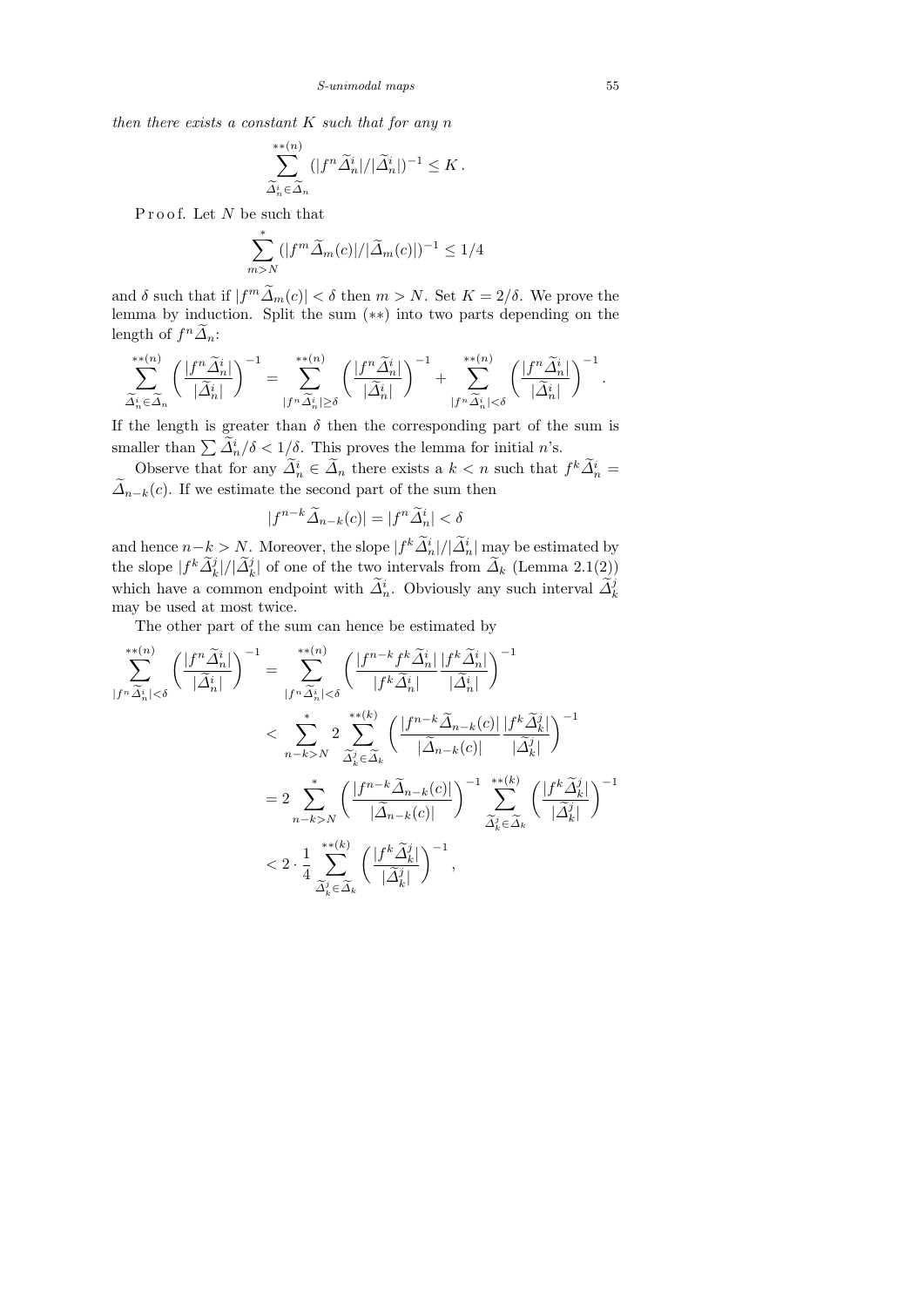where the number 2 appears as we may select twice the "worse" of the two possible  $\tilde{\Delta}_k^j$ . By previous considerations and induction we finish the proof with

$$
\sum_{\widetilde{\Delta}_n^i \in \widetilde{\Delta}_n}^{**}(n) \left(\frac{|f^n \widetilde{\Delta}_n^i|}{|\widetilde{\Delta}_n^i|}\right)^{-1} < \frac{1}{\delta} + 2 \cdot \frac{1}{4}K = \frac{K}{2} + \frac{K}{2} = K. \blacksquare
$$

COROLLARY 4.1. Let  $(K_n)$  be a sequence such that

$$
\sum_{\widetilde{\Delta}_n^i \in \widetilde{\Delta}_n}^{**(n)} \left( \frac{|f^n \widetilde{\Delta}_n^i|}{|\widetilde{\Delta}_n^i|} \right)^{-1} \leq K_n \, .
$$

Then for the iterates of the Perron–Frobenius operator  $\mathcal L$  one has

$$
\mathcal{L}^n(1)(x) \leq 2 \sum_{r=0}^{n-1} K_{n-r} Df^r(c_1)^{-1/l} |x - c_{r+1}|^{-(1-1/l)}.
$$

Proof. Use Lemma 4.1. By definition  $\mathcal{L}^n(1)(x) = \sum_{f^n y = x} Df^n(y)^{-1}$ . The conclusion follows by comparing  $|y_k - \alpha_k|/|y - \alpha|$  with the slope of  $f^k$ on one of the two intervals from  $\widetilde{\Delta}_k$  with endpoint  $\alpha$  (and  $\alpha_k = c$ ).

Corollary 4.2. Under the summability condition on the critical trajectory (see Lemma 3.1) the same estimate for  $\mathcal{L}^n$  holds with  $K_n = K$ .

P r o o f. Use Corollaries 3.1 and 4.1.

Remark 4.2. One may also use [NS3] where it was proven that under the summability condition one has  $|f^{-k}(c-\varepsilon,c+\varepsilon)|/\varepsilon < \text{const}$  with a uniform constant. This corresponds to  $\sum |y - \alpha|/|y_k - c| <$  const, uniformly.

R e m a r k 4.3. Corollary 4.2 gives a natural (and independent of [NS3]) proof of the existence of an invariant density and the bounds on its singularities.

Proof. Consider  $(\frac{1}{n}\sum_{k\leq n} \mathcal{L}^k 1)$  and use compactness.

Remark 4.4. In the situation of Corollary 4.1 one can also estimate the derivative of  $\mathcal{L}^n$ 1. Namely, since on any branch of monotonicity  $(\alpha, \beta)$ one has by Lemma 2.1(5)

$$
\left| \frac{D^2 f^n(y)}{D f^n(y)^2} \right| < \frac{2}{\min\{|f^n(\alpha, y)|, |f^n(y, \beta)|\}},
$$

it follows that

 $\overline{\phantom{a}}$  $\overline{\phantom{a}}$  $\overline{\phantom{a}}$  $\overline{\phantom{a}}$